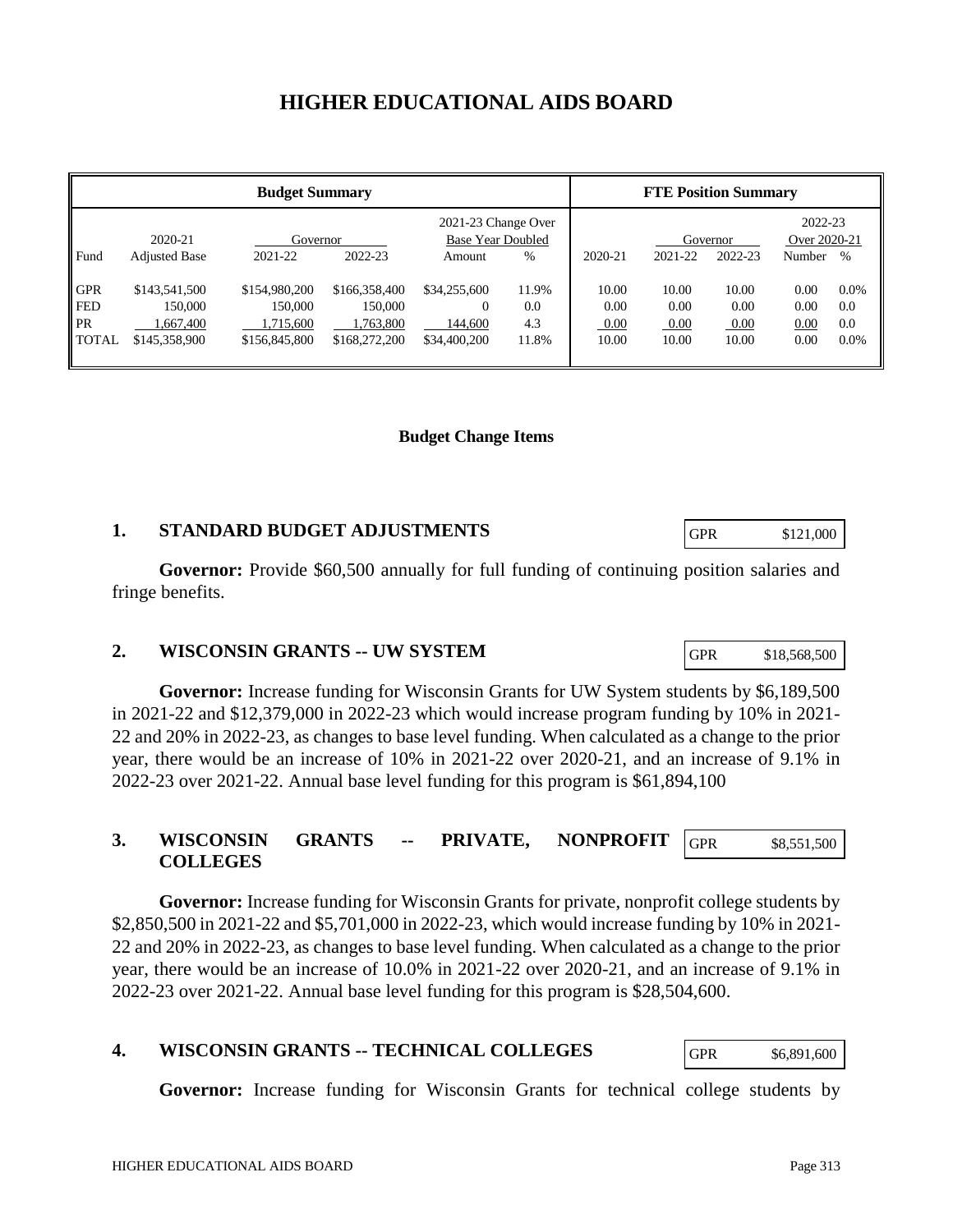\$2,297,200 in 2021-22 and \$4,594,400 in 2022-23, which would increase funding by 10% in 2021- 22 and 20% in 2022-23, as changes to base level funding. When calculated as a change to the prior year, there would be an increase of 10% in 2021-22 over 2020-21, and an increase of 9.1% in 2022-23 over 2021-22. Annual base level funding for this program is \$22,971,700.

#### **5. WISCONSIN GRANTS -- TRIBAL COLLEGES** PR \$144,600

**Governor:** Increase funding for Wisconsin Grants for Tribal College students by \$48,200 in 2021-22 and \$96,400 in 2022-23, which would increase program funding by 10% in 2021-22 and 20% in 2022-23, as changes to base level funding. When calculated as a change to the prior year, there would be an increase of 10.0% in 2021-22 over 2020-21, and an increase of 9.1% in 2022-23 over 2021-22. Annual base level funding for the program is \$481,800.

### **6. MINORITY UNDERGRADUATE RETENTION GRANTS**

**Governor:** Provide \$41,000 in 2021-22 and \$82,000 in 2022-23 for the minority undergraduate retention grant program. Base funding for the program is \$819,000 annually.

The minority undergraduate retention grant program provides need-based grants to minority resident undergraduate students enrolled at least half-time in Wisconsin technical colleges, tribal colleges, or private, nonprofit postsecondary institutions in the state. "Minority undergraduate" student is defined as an undergraduate student who is African American, Native American, Hispanic, or from Cambodia, Laos, or Vietnam and admitted to the U.S. after December 31, 1975. Sophomores, juniors, and seniors are eligible for grants of up to \$2,500 a year for up to eight semesters. HEAB allocates half of all funds to the technical colleges and half to private institutions and tribal colleges.

## **7. MINNESOTA-WISCONSIN RECIPROCITY AGREEMENT -- TECHNICAL COLLEGES**

**Governor:** Require HEAB to provide to the designated Minnesota body, notice of the termination of the Minnesota-Wisconsin reciprocity agreement in accordance with state law, with the termination effective July 1, 2022. Specify that Board of Regents (see UW System) and HEAB negotiate new agreements to replace the prior reciprocity agreement with these new agreements to become effective July 1, 2022.

Effective July 1, 2022, modify current law to specify that HEAB administer a Minnesota-Wisconsin public vocational (technical college) school student reciprocity agreement, which provides for the waiver of nonresident fees and for a reciprocal fee structure for residents of either state who are enrolled in a public vocational school located in the other state. Maintain the current law requirement that HEAB and the designated body representing the state of Minnesota prepare an administrative memorandum that establishes policies and procedures for implementation of the agreement for the upcoming academic year and submit the memorandum to the Joint Committee on Finance subject to a 14-day review process. Provide that the reciprocal fee could not exceed

GPR \$123,000